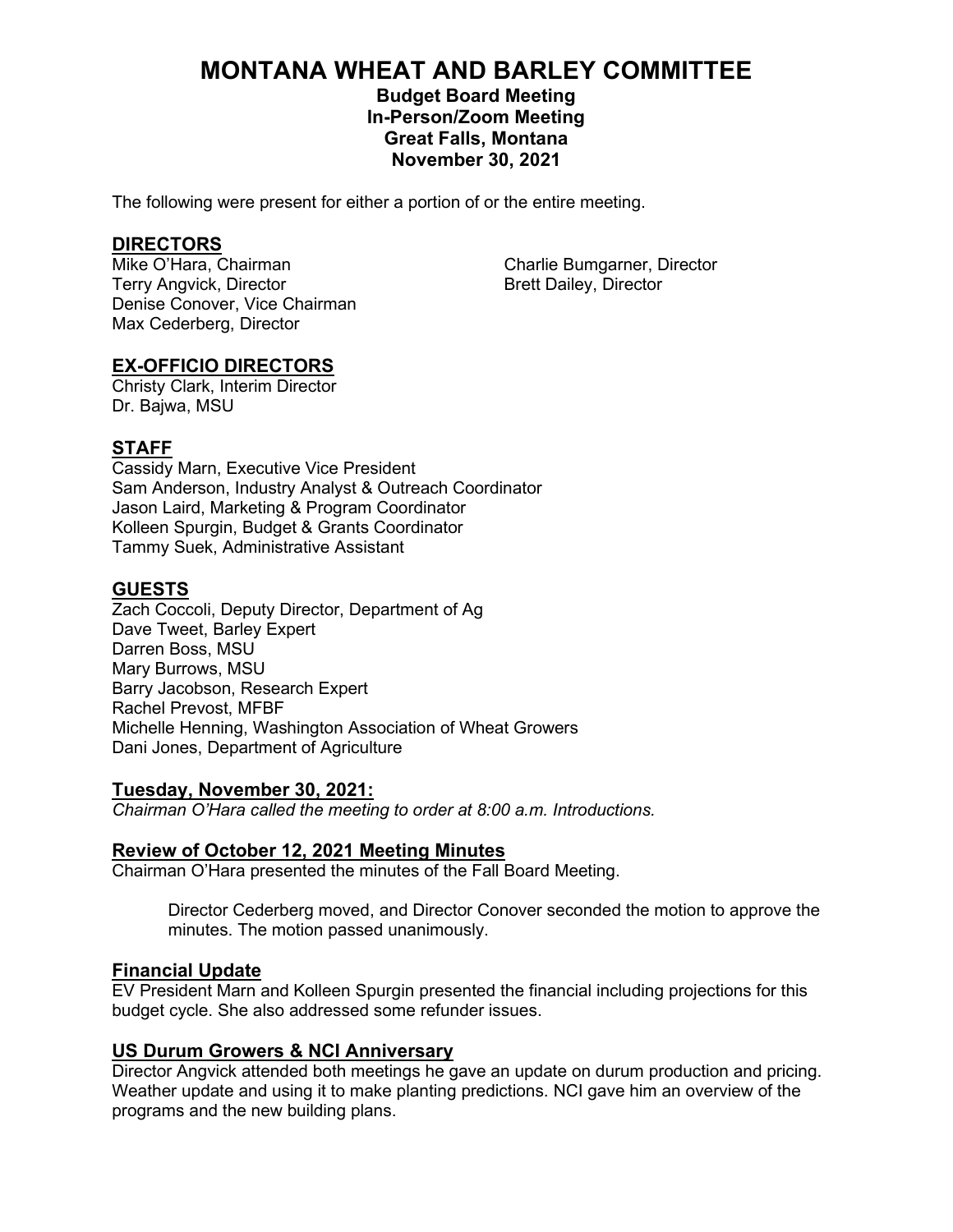Montana Wheat & Barley Committee Board Meeting Budget Board Meeting November 30, 2021 2

# **Wheat Marketing Center**

Director Bumgarner went in person to Portland to attend the meeting, the search committee is busy looking for a new Executive Director. The producer tour is coming up this spring.

# **US Wheat Association**

Director Conover and EV President Marn attended the meeting in Kansas City. USWA are putting in a new quality lab in Chili. She went to food aid  $-$  USW are the  $4<sup>th</sup>$  largest buyer of US wheat.

# **MT Farmer's Union**

Director Dailey went to the convention which was well attended. He was very impressed with the technology at the weather stations and the information it can relay.

# **Executive Vice President Update**

Executive Vice President Marn let the committee know the trade teams she has been presenting to, Showa and a China team among them.

# **NASS**

Eric Summers from NASS talked about the wheat variety survey and how it reached 6000 producers. The barley survey will be taken over by MSU.

# **Barley Update**

Dave Tweet gave the barley update, contracts are going out from Molson Coors, Anheuser-Busch and Malteurop which is in the \$7ish range. Some barley is being used in pet food to try to get away from GMO corn, corn going to Canada is being used as feed. With the rise of the craft beer industry barley is being grown everywhere.

# **Approval of Staff and Director Travel**

Vice Chairman Conover moved, and Director Angvick seconded the motion to approve the travel. The motion passed unanimously.

# **Upcoming Events**

| Nov. 30-Dec. 2 | <b>MGGA Convention - Great Falls</b>                                  |
|----------------|-----------------------------------------------------------------------|
| Dec. 24        | <b>Office Closed</b>                                                  |
| Dec. 31        | <b>Office Closed</b>                                                  |
| Jan. 4-6       | Flour Milling for State Wheat Commissioners and Staff – Manhattan, KS |
| Jan. 10-14     | USWA Winter Board Meeting - Washington DC                             |
| Jan. 18-20     | Wheat Foods Council - Charleston, SC                                  |
| Jan. 26-28     | PNW Falling Number Workshop - Coeur d' Alene, ID                      |
| Jan. 26-28     | MABA/MGEA Convention - Great Falls, MT                                |
| Feb. 7-9       | National Barley Growers - Washington DC                               |
| Feb. 7-11      | Producer Tour – Portland, OR                                          |
| Feb. 14-16     | USGC Board Meeting - Greenville, SC                                   |
| Mar. 7-11      | Producer Tour - Portland, OR                                          |
| Mar. 8-10      | Canadian Crops Convention - Ottawa, Canada                            |

Break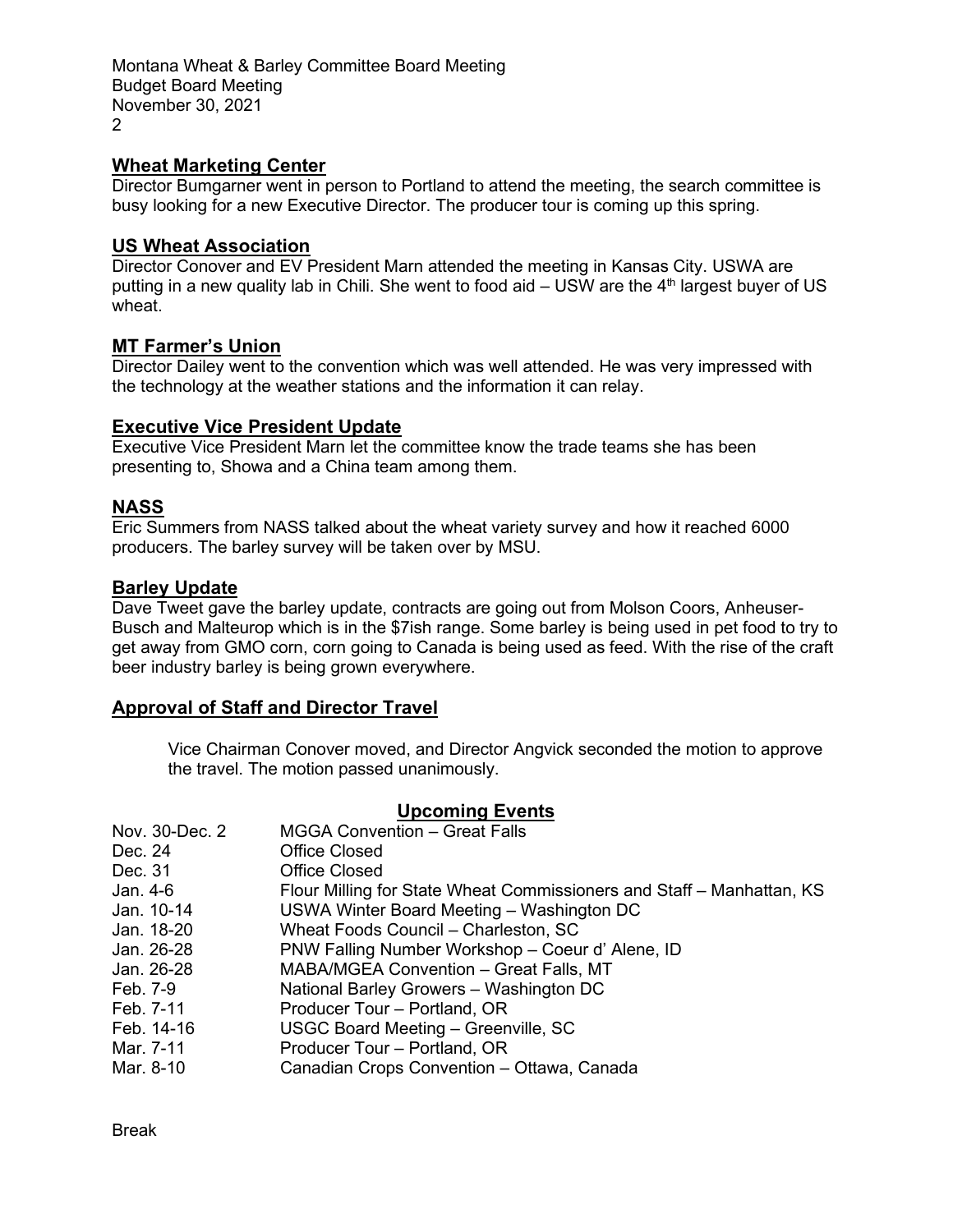Montana Wheat & Barley Committee Board Meeting Budget Board Meeting November 30, 2021 3

**Budget Discussion** Wheat Stem Sawfly discussion.

# **WA Wheat Commission**

Michelle Hennings talked about transportation.

# **Budget Discussion**

Lunch

# **Budget Discussion**

After much discussion and debate the total budget came to \$3,749,005.

Director Bailey moved, and Director Cederberg seconded the motion to approve the new budget amount of \$3,749,005. The motion passed unanimously.

# **New Business**

Next board meeting – March 1, 2022

*Chairman O'Hara adjourned the meeting at 4:00 p.m.*

 $\overline{\phantom{a}}$  , and the contract of the contract of the contract of the contract of the contract of the contract of the contract of the contract of the contract of the contract of the contract of the contract of the contrac Cassidy Marn, Executive Vice President **Date** Date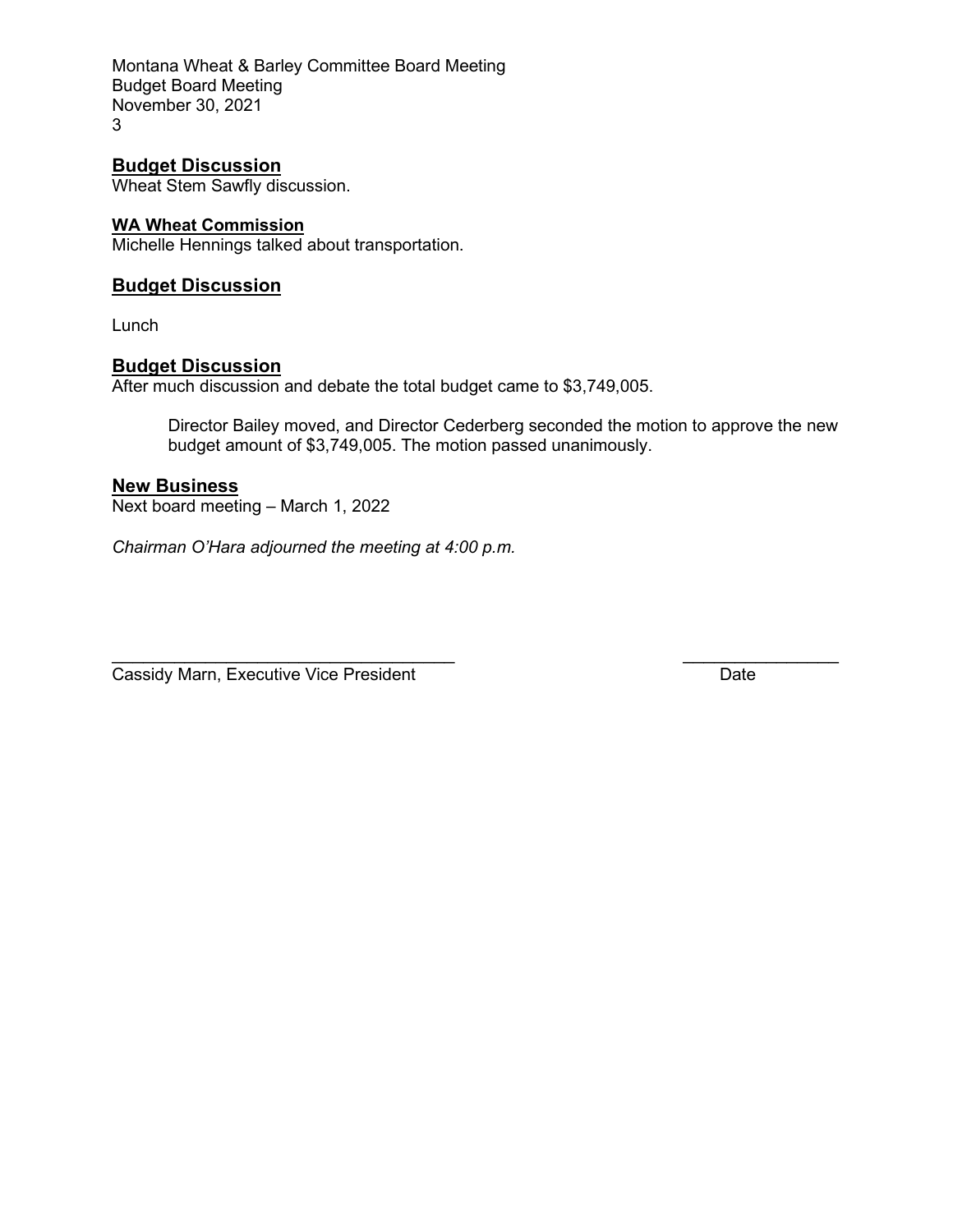| ۰<br>٠ |  |
|--------|--|
|        |  |

| <b>RESEARCH</b>                                                                                                        | 43%              | 1,595,507                 |
|------------------------------------------------------------------------------------------------------------------------|------------------|---------------------------|
| INTEGRATED PEST MGMT OF WSS - HOST PLANT RESISTANCE & BIOLOGICAL CONTROL                                               | <b>WEAVER</b>    | \$225,000                 |
| ASSESSING AGRONOMIC PRACTICES TO ADVANCE CEREAL PRODUCTION IN MONTANA                                                  |                  | \$199,500                 |
| GENETICALLY IMPROVED WINTER WHEAT CULTIVARS FOR MT                                                                     |                  | \$176,700                 |
| <b>IDENTIFYING &amp; DEVELOPING IMPROVED SPRING BARLEY VARIETIES FOR MONTANA</b>                                       |                  | \$157,510                 |
| SPRING WHEAT BREEDING AND GENETICS                                                                                     |                  | \$154,850                 |
| DURUM VARIETAL IMPROVEMENT & QUALITY TESTING                                                                           |                  | \$134,774                 |
| VARIETAL EDUCATION TO ADVANCE BEST PRACTICES                                                                           |                  | \$65,868                  |
| IMPROVED WINTER BARLEY VARIETIES FOR MONTANA                                                                           | <b>SHERMAN</b>   | \$57,000                  |
| MOLECULAR BREEDING PIPELINE FOR WHEAT                                                                                  | COOK             | \$57,000                  |
| ADVANCE DISEASE RESISTANCE IN MONTANA'S WHEAT                                                                          | A. DYER          | \$53,199                  |
| 2022 IMPROVED QUALITY OF MONTANA HARD RED AND HARD WHITE WHEAT                                                         | <b>NASH</b>      | \$52,393                  |
| SURVEY SEEDBORNE PATHOGENS ASSOCIATED WITH COMMERCIAL AND BIN RUN SEED                                                 | A. DYER          | \$33,889                  |
| QUANTIFYING THE IMPACT OF IRRIGATION AND PRECIPITATION TIMINGS IN WINTER WHEAT YIELD AND QUALITY                       | <b>TORRION</b>   | \$33,269                  |
| HERBICIDE STRATEGIES FOR GRASS & BROADLEAF WEED CONTROL IN SPRING WHEAT                                                | SHERGILL         | \$30,809                  |
| HARVEST WEED SEED CONTROL (HWSC) FOR WEED MGMT IN WHEAT                                                                | SHERGILL         | \$28,271                  |
| TEST FIVE ELITE VARIETIES TO EVAL. IMPACT OF REDUCED SEEDING/NITROGEN RATES ON END-USE QUALITY & AGRONOMIC PERFORMANCE | <b>COOK</b>      | \$25,000                  |
| INVESTIGATIONG SPRING WHEAT RESISTANCE TO HEAT AND DROUGNT STRESS                                                      | <b>LACHOWIEC</b> | \$20,000                  |
| UNDERSTANDING FUSARIUM HEAD BLIGHT PATHOGEN POPULATIONS IN MONTANA                                                     | <b>CRUTCHER</b>  | \$14,996                  |
| SOIL CARBON ACCRUAL IN PROGRESSIVE MT CROP ROTATIONS                                                                   | MILLER           | \$12,648                  |
| 2022 MONTANA BARLEY CROP QUALITY SURVEY AND REPORT                                                                     | SHERMAN          | \$12,400                  |
| ASSESSING PATHOGEN INOCULUM DENSITY & FOLIAR & HEAD DISEASE DEVELOPMENT IN DRYLAND & IRRIGATED SPRING WHEAT FIELDS     | <b>MCKELVY</b>   | \$12,299                  |
| DEVELOPING FOOD BARLEY FOR MONTANA                                                                                     | <b>SHERMAN</b>   | \$9,593                   |
| SOIL CARGON ACCRUAL IN PROGRESSIVE MONTANA CROP ROTATIONS: SOIL CARBON ASSESSMENT                                      | <b>EWING</b>     | \$8,244                   |
| BENEFITS OF ROTATION ON WHEAT ON CROPS FOLLOWING WHEAT, YR 3                                                           | <b>CARR</b>      | \$5,795                   |
| <b>MONTANA AG LIVE CY22</b>                                                                                            | <b>DECKER</b>    | \$3,500                   |
| MSU CELEBRATE AG!! WEEKEND 2022                                                                                        | <b>FRASER</b>    | \$3,000                   |
| <b>NBC UNANTICIPATED SPECIAL PROJECT FUNDING - RESEARCH</b>                                                            |                  |                           |
|                                                                                                                        |                  |                           |
|                                                                                                                        |                  | \$8,000                   |
| VARKET DEVELOPMENT                                                                                                     | 28%              | 1,060,118                 |
| <b>J.S. WHEAT ASSOCIATES, INC.</b>                                                                                     |                  |                           |
| <b>BOARD MEMBER ASSESSMENT</b>                                                                                         |                  | 668,800                   |
| J.S. GRAINS COUNCIL                                                                                                    |                  |                           |
| <b>BOARD MEMBER ASSESSMENT</b>                                                                                         |                  | 79,880                    |
| <b><i>NHEAT FOODS COUNCIL</i></b>                                                                                      |                  |                           |
| <b>BOARD MEMBER ASSESSMENT</b>                                                                                         |                  | 70,472                    |
| <b>NORTHERN CROPS INSTITUTE</b>                                                                                        |                  |                           |
| <b>GENERAL OPERATING SUPPORT</b>                                                                                       |                  | 38,000                    |
| <b>NORTH DAKOTA STATE UNIVERSITY</b>                                                                                   |                  |                           |
| 2022 HARD RED SPRING WHEAT REGIONAL QUALITY SURVEY                                                                     |                  |                           |
| <b><i>NHEAT MARKETING CENTER</i></b>                                                                                   |                  |                           |
| IMPROVING THE COMPETITIVE EDGE OF MONTANA WHEAT/GENERAL SUPPORT                                                        |                  | 76,000                    |
| MONTANA WHEAT EXPORT TOUR & WHEAT QUALITY WORKSHOPS                                                                    |                  | 11,000                    |
| <b><i>NHEAT QUALITY COUNCIL</i></b>                                                                                    |                  |                           |
| 2022 WHEAT QUALITY COUNCIL DUES                                                                                        |                  | 4,000                     |
| <b>PLAINS GRAINS INC</b>                                                                                               |                  |                           |
| 2022 HRW WHEAT QUALITY SURVEY & ADMINSTRATIVE PROPOSAL                                                                 |                  | 11,766                    |
| <b><i>MONTANA DEPARTMENT OF AGRICULTURE</i></b>                                                                        |                  |                           |
| NATIONAL AGRICULTURAL STATISTICS SURVEY                                                                                |                  |                           |
| <b>PAT BOOVA</b>                                                                                                       |                  |                           |
| 2022 HARD SPRING WHEAT DASHBOARD                                                                                       |                  | 23,200<br>50,000<br>5,000 |
| <b>WWBC PROCUREMENT RFP/MARKETING WHEAT &amp; BARLEY CONSULTANT</b>                                                    |                  |                           |
| TWEET CONSULTING, LLC<br><b>NBC UNANTICIPATED SPECIAL PROJECT FUNDING - MARKETING</b>                                  |                  | 14,000<br>8,000           |